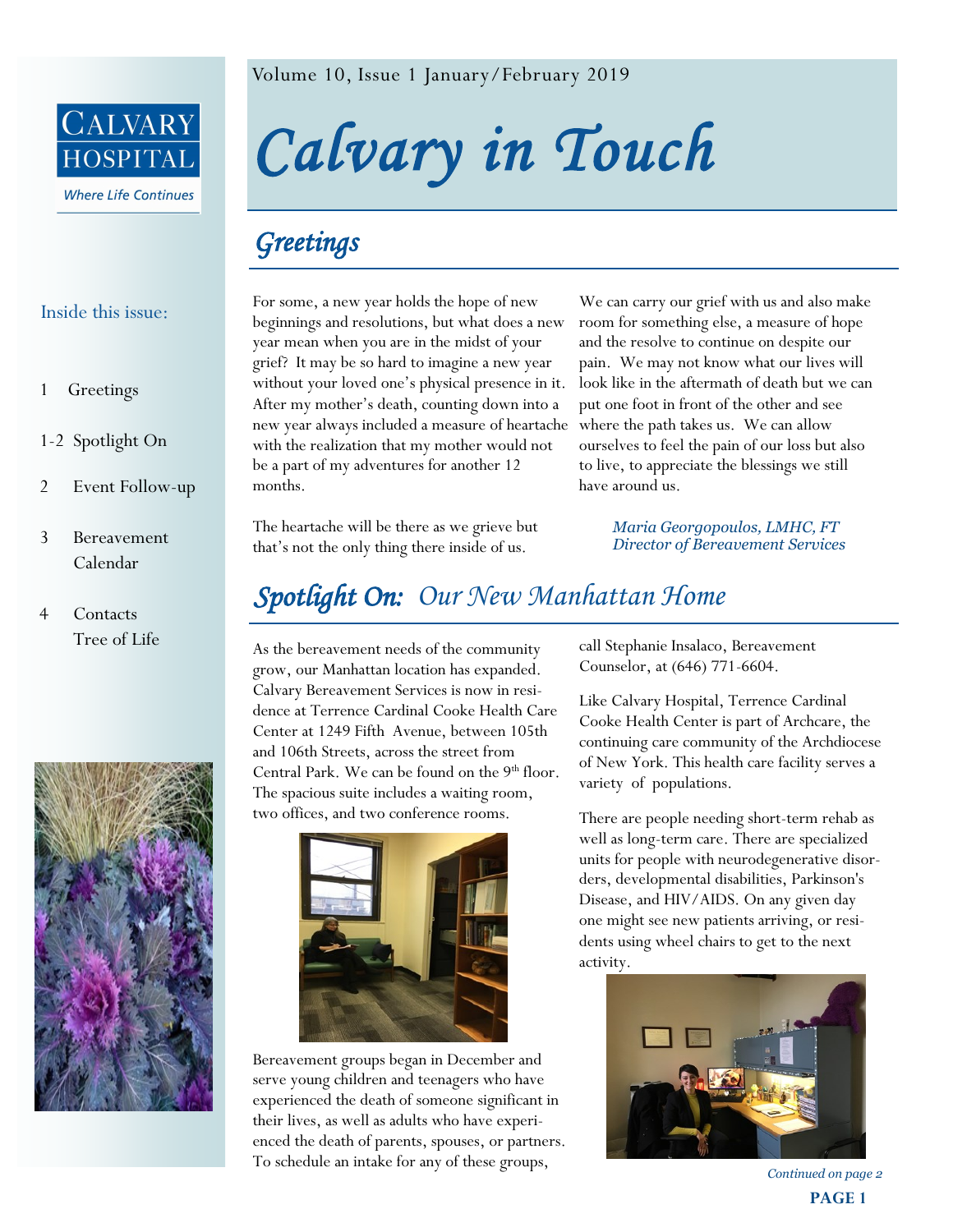# *Spotlight On: Our New Manhattan Home*

The new office is well-served by public transportation.



Take the 6 to 103rd Street and Lexington, and walk three blocks west and two blocks north. In addition, the M1, M2, M3, M4, and M106 stop at  $5<sup>th</sup>$  Avenue and 104<sup>th</sup> St.

We look forward to welcoming the community to the new office and are grateful to the staff of St. Jean Baptiste High School for providing a lovely home to our bereaved families for the past several years.

*Abby Spilka, MA, CT, MHC-LP*

## *Events: Aquarium Trip*

Sea Lions, Penguins and Sharks, O My!

On Monday, November 12, Calvary's children and adolescent bereavement groups travelled to the New York Aquarium in Coney Island for a camp reunion. Members of our Precious moments, Tween, and Teen programs from Brooklyn, Manhattan, and the Bronx were reunited since saying goodbye at Calvary Hospital's Camp Compass® in August. It was not only an opportunity to enjoy great company, but to learn and explore at the newly renovated aquarium, which opened this summer.



Attendees engaged with sea lions and their trainers at the "Sea Lion Celebration," learning about the importance of keeping our oceans clean. Our children were even able to show off their dance moves to lively music as the sea lions showed off theirs. New exhibit *Ocean Wonders: Sharks* educated us by providing answers to questions like what makes a shark a shark, and how human beings can reduce ocean pollution. Did you know you are more likely to die from a lightning strike, a falling coconut, or a bee sting than from a shark attack? This was one of many



amazing facts discovered that day along with exhibits about penguins, sea turtles and rays, just to name a few. Kids and counselors also got the chance to enjoy an adventure in the 4-D theater experience of *Sharks*.



The trip to the aquarium was followed by a delicious pizza and salad lunch at Grimaldi's Pizzeria. Surrounded by beautiful marine life, friends, and counselors, the day was full of cheer and wonderful new memories.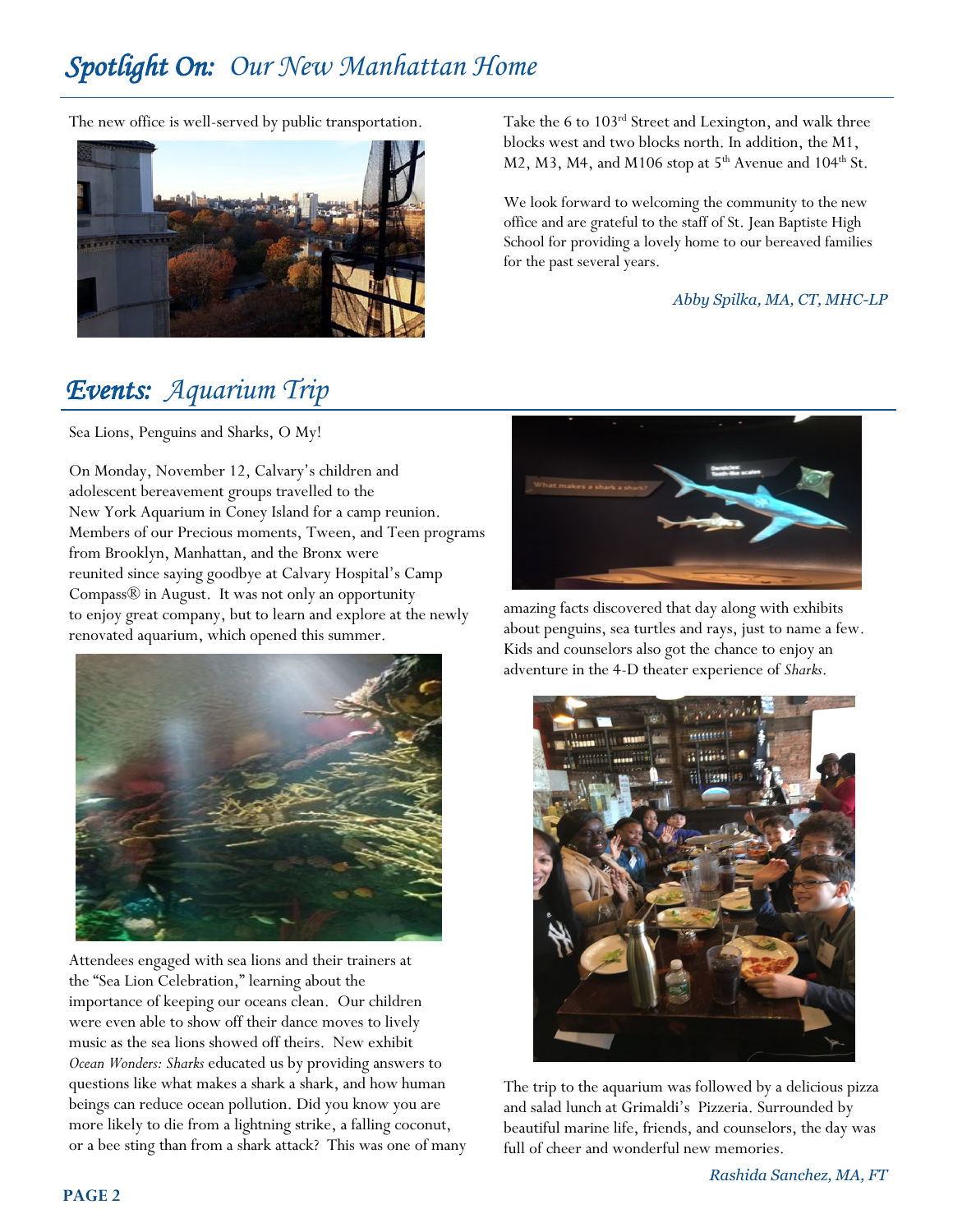# *Monthly Calendar*

## **BRONX GROUPS**

## Adult Death of a Child

Wednesday: Joanne 1:00 pm - 2:30 pm Every other Thursday: Sherry 12:30 pm - 2:00 pm

## Adult Death of a Parent

Wednesday: Stephanie 6:00 pm - 7:30 pm Thursday: Joanne 5:15 pm - 6:45 pm

## Death of a Sibling

Tuesday: Joanne 5:30 pm - 7:00 pm

#### Death of a Spouse/Partner

Tuesday: Joanne 1:00 pm - 2:30 pm Thursday: Joanne 7:00 pm - 8:30 pm

Death of a Young Spouse/ Partner Wednesday: Joanne 5:30 pm - 7:00 pm

Spanish Speaking Group Monday: Yvette 12:30 pm - 2:00 pm

## Precious Moments Ages 6 - 9

4:30 pm - 6:00 pm Wednesday: Sarah 4:30 pm—6:00 p.m. Thursday: Sarah

#### In Be-tween Ages 10 - 12 Thursday: Justin

6:15 pm - 7:45 pm

Teen Group Ages 13 - 17 Monday:Sarah 4:15 pm - 5:45 pm

## Men's Discussion Group

Every other Thursday: Sherry 12:30 pm - 2:00 pm

\_\_\_\_\_\_\_\_\_\_\_\_\_\_\_\_\_\_\_\_ Calvary Hospital 1740 Eastchester Road Bronx, NY 10461

## **BROOKLYN GROUPS**

Precious Moments Ages 6 - 9 Tuesday: Rashida 4:00 pm - 5:30 pm

In Be-tween Group Ages 10 - 12 Thursday: Abby 4:00 pm - 5:30 pm

Teen Group Ages 13 - 17 Wednesday: Rashida 4:00 pm - 5:30 pm

Death of a Spouse/Partner Thursday: Rashida 5:00 pm - 6:30 pm

#### Death of a Young Spouse/ Partner Thursday: Abby

6:00 pm - 7:30 pm

## Adult Death of a Parent

Tuesday: Rashida 6:00 pm - 7:30 pm

## Death of a Child

Monday: Rashida 5:30 pm - 7:00 pm Tuesday: Abby 6:00 pm - 7:30 pm

## Young Adult Group

Wednesday: Abby 6:00 pm - 7:30 pm

#### Mindfulness & Movement for Grief Dates to be determined

\_\_\_\_\_\_\_\_\_\_\_\_\_\_\_\_\_\_ St. Joseph High School 80 Willoughby Street Brooklyn, NY 11201

## **MANHATTAN GROUPS**

Precious Moments for Children 6-11 Wednesday: Stephanie 4:00 pm - 5:30 pm

Teen Group Thursday: Stephanie 4:00 pm - 5:30 pm

Death of a Parent Wednesday: Stephanie 6:00 pm - 7:30 pm

Death of a Spouse/Partner Thursday: Stephanie 6:00 pm - 7:30 pm

\_\_\_\_\_\_\_\_\_\_\_\_\_\_\_\_\_\_\_\_\_ Terence Cardinal Cooke Health Care Center 1249 Fifth Avenue 9th Floor New York, NY 10029

*For more information or to schedule an appointment; please call Lynne Marie at (718) 518-2173*

## **MEMORIAL SERVICES**

Bronx Christian January 12 February 9

Bronx Jewish February

Brooklyn Christian February 10

Brooklyn Jewish January 6

*All groups are free & open to the community. Please call to schedule an appointment*